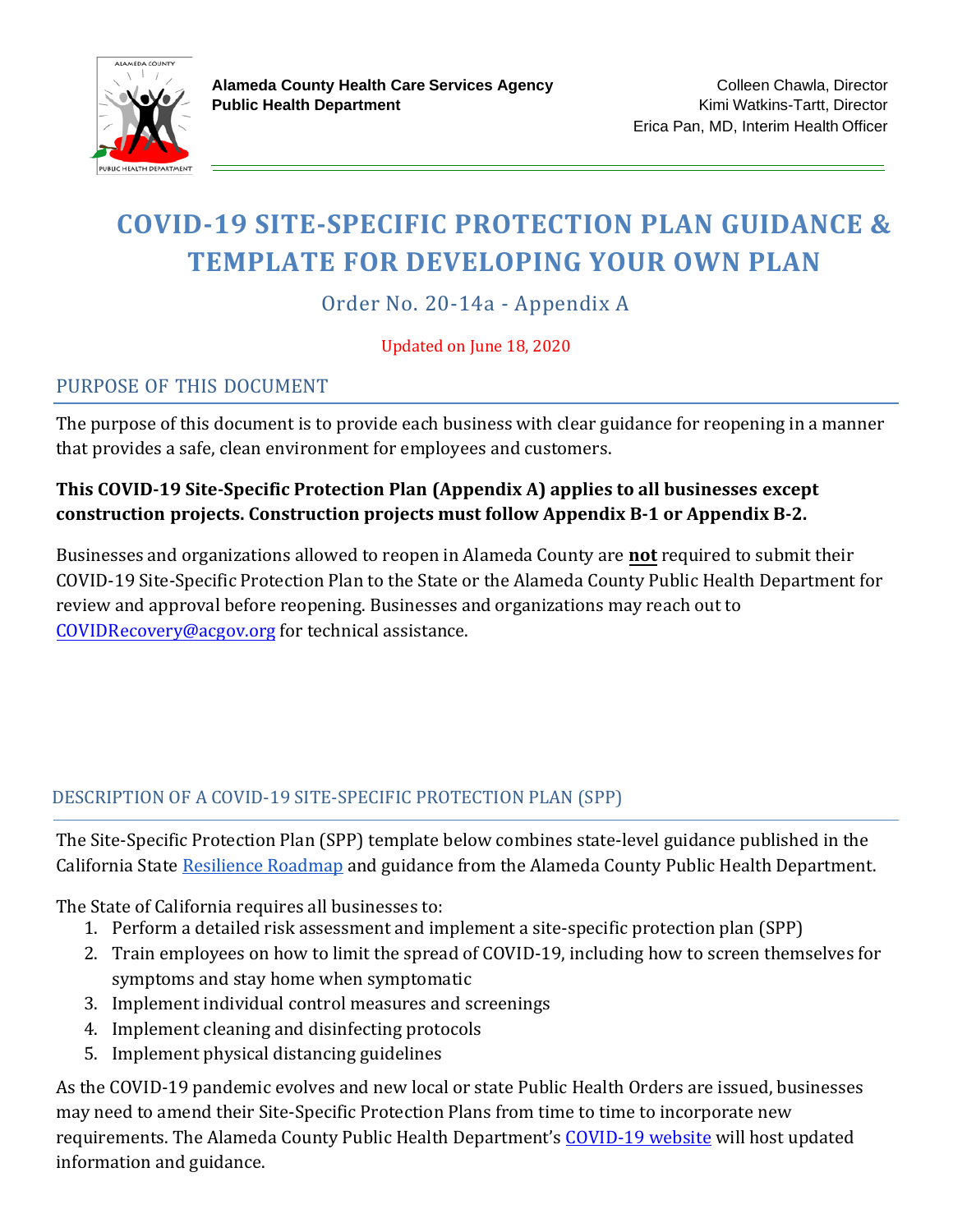# GUIDANCE FOR DEVELOPING YOUR BUSINESSES' COVID-19 SITE-SPECIFIC PROTECTION PLAN (SPP)

- 1. Perform a risk assessment of your business practices.
- 2. Use the template below to create your own SPP by filling in the required details, based on your individual business model, to ensure your business can protect the safety of employees and customers.
- 3. Finalize your SPP and physically post it at your place of business at a visible location near the entrance where staff and customers can easily review it without touching the document; and distribute copies of the SPP to all employees.
- 4. Signage also needs to be posted at each public entrance of each worksite to inform all employees and customers that they should:
	- Avoid entering or using the facility if you have COVID-19 symptoms;
	- Maintain a minimum six-foot distance from one another;
	- Sneeze and cough into a cloth or tissue or, if not available, into one's elbow;
	- Wash hands often;
	- Wear face coverings; and
	- Do not shake hands or engage in any unnecessary physical contact.

#### TOOLS FOR DEVELOPING YOUR SITE SPECIFIC PROTECTION PLAN

#### **1. COVID-19 Site-Specific Protection Plan (SPP) Template**

The Alameda County Public Health Department is providing a template that can be used by any business in Alameda County to create their own Site-Specific Protection Plan (SPP). It contains all of the standard content already written for you to re-open your business and prompts you to "fill in the blank" where unique information is required in order to complete your SPP. The template has been authorized by the County's Public Health Officer, so you can be confident you are safely re-opening your business if you use this template.

#### **2. California COVID-19 Industry Guidance**

Industry-specific guidance has been developed by California for businesses permitted to open per county health rules can be found [here.](https://covid19.ca.gov/industry-guidance/)

#### **3. Alameda County COVID Recovery**

The Alameda County Public Health Department will be developing safe reopening guidance for businesses, employers, and employees, along with industry specific guidance and best practices. Guidance and resources will be posted [here.](http://www.acphd.org/2019-ncov/covid-recovery.aspx)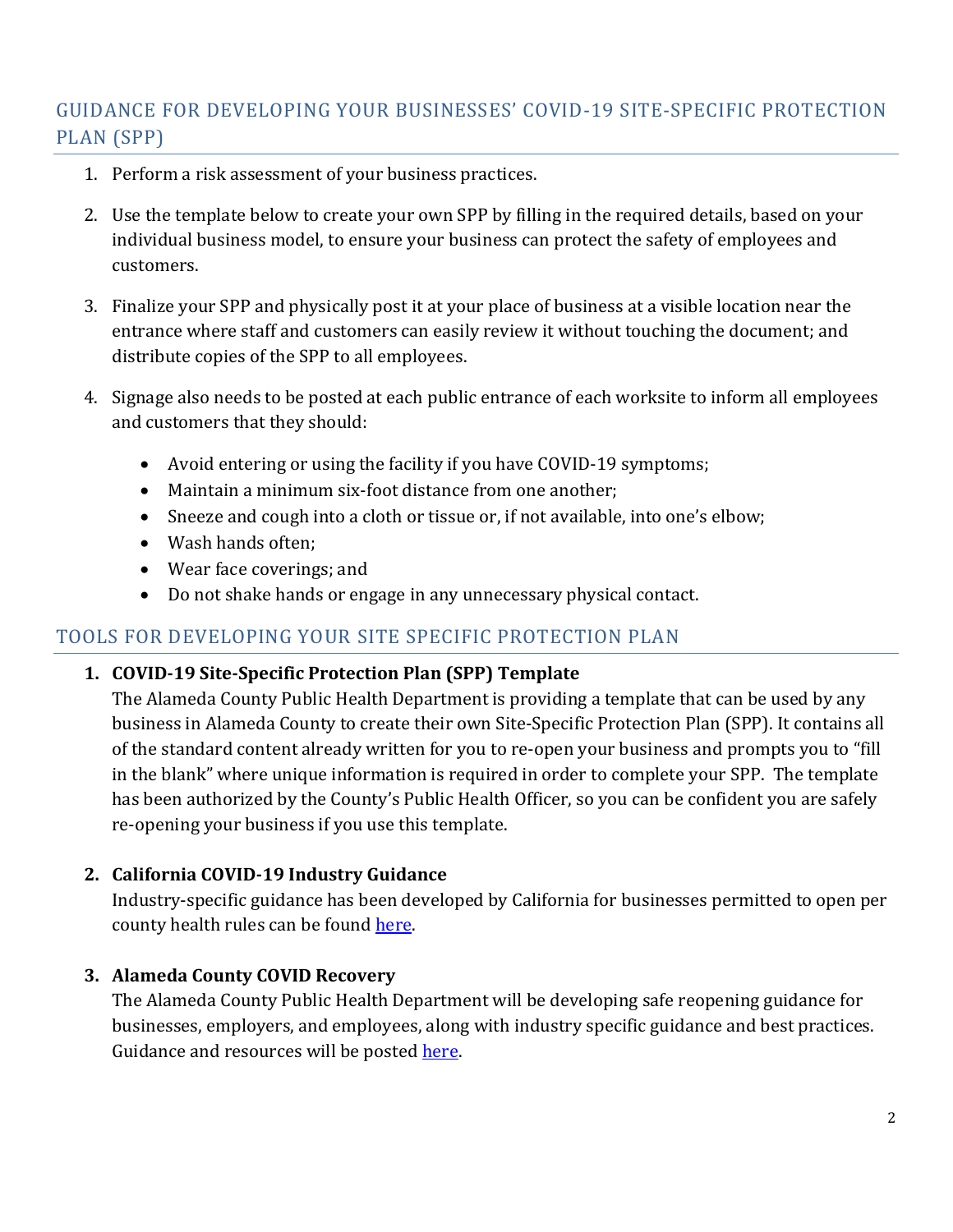#### GENERAL EMPLOYEE PROTECTIONS

Employers have an important role in slowing the community spread of COVID-19 by implementing measures to reduce the risk of workplace exposure. Administrative controls, such as remote work and paid sick leave are important preventive measures for controlling the overall spread of COVID-19. Employers should follow [Cal/OSHA](https://www.dir.ca.gov/dosh/) and [CDC guidance](https://www.cdc.gov/coronavirus/2019-ncov/community/guidance-business-response.html) regarding workplace measures to reduce the spread of COVID-19, make reasonable accommodations for people with underlying health conditions, and provide necessary equipment and supplies to prevent illness and injury--including access to cleaning and handwashing supplies and breaks for handwashing, provision of personal protective equipment if required by your industry, and appropriate training. All employers must comply with guidance issued by the [California Resilience Roadmap,](https://covid19.ca.gov/roadmap/) all [Local Health Officer Orders,](http://www.acphd.org/2019-ncov/health-officer-orders.aspx) and applicable federal, California, and local provisions for paid sick leave for individuals who cannot safely work for reasons related to the COVID-19 pandemic. If you fail to do so, you may considered to be out of compliance with this Health Order.

#### RETURN TO WORK

The Alameda County Public Health Department (ACPHD) has a blanke[t Isolation/Quarantine Order](http://www.acphd.org/2019-ncov/resources-residents/quarantine-and-isolation.aspx) in place. This means that someone testing positive for COVID-19 is required to isolate, meaning they MUST stay home and away from others for a period of at least 10 days based on th[e Isolation instructions.](http://www.acphd.org/media/568835/covid-19-health-officer-order-packet-english.pdf) ACPHD will follow up with every case reported to identify their contacts, and those contacts are required to quarantine, meaning they MUST stay home and monitor themselves for symptoms for 14 days after their last exposure. ACPHD is not providing return to work documentation for cases or contacts. To facilitate a faster return to work, employers should not require employees who have been isolated/ quarantined under the Isolation/Quarantine Order to provide test results or a doctor's note to return to [work.](http://www.acphd.org/media/568880/acphd-covid-19-release-from-iso-or-quar-and-return-to-work-criteria-english.pdf)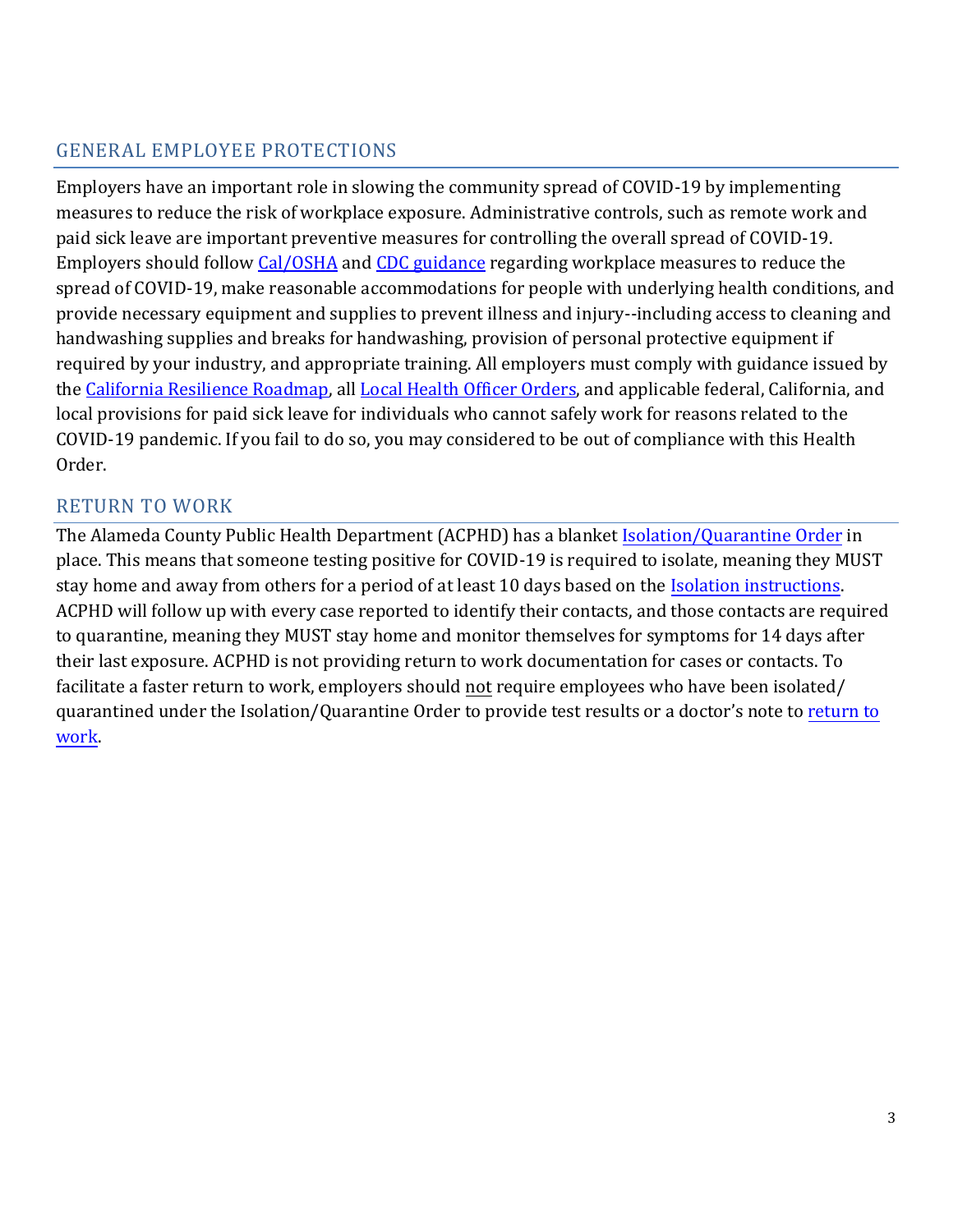# COVID-19 SITE-SPECIFIC PROTECTION PLAN (SPP)

Business name:

Facility address:

Approximate gross square footage of space open to the public:

This COVID-19 Site-Specific Protection Plan (SPP) was most recently updated on:

The person(s) responsible for implementation of this Plan is:

Name: Title:

I, certify that all employees have been provided a copy of it and have reviewed it and received training as required in this SPP.

Name: Signature:

## **Alameda County Shelter in Place Order & Face Coverings Order**

 $\Box$  Employer has read th[e Alameda County Shelter in Place Order](http://www.acphd.org/2019-ncov/health-officer-orders.aspx) to determine if the business is allowed to reopen.

 $\Box$  Employer has read th[e Alameda County Face Coverings Order](http://www.acphd.org/2019-ncov/health-officer-orders.aspx) and is complying with and implementing measures identified in the Order.

## **Individual Control Measures and Screenings**

- $\Box$  Employees whose work duties can be conducted remotely are doing so and will continue to do so until the Shelter in Place Order is lifted, with particular consideration for employees above the age of 60 and those with underlying health issues who are at increased risk for more severe disease if infected.
- $\Box$  All employees have been provided with temperature and/or symptom screenings at the beginning of their shift and all other employees entering the worksite at all times. The individual conducting the temperature/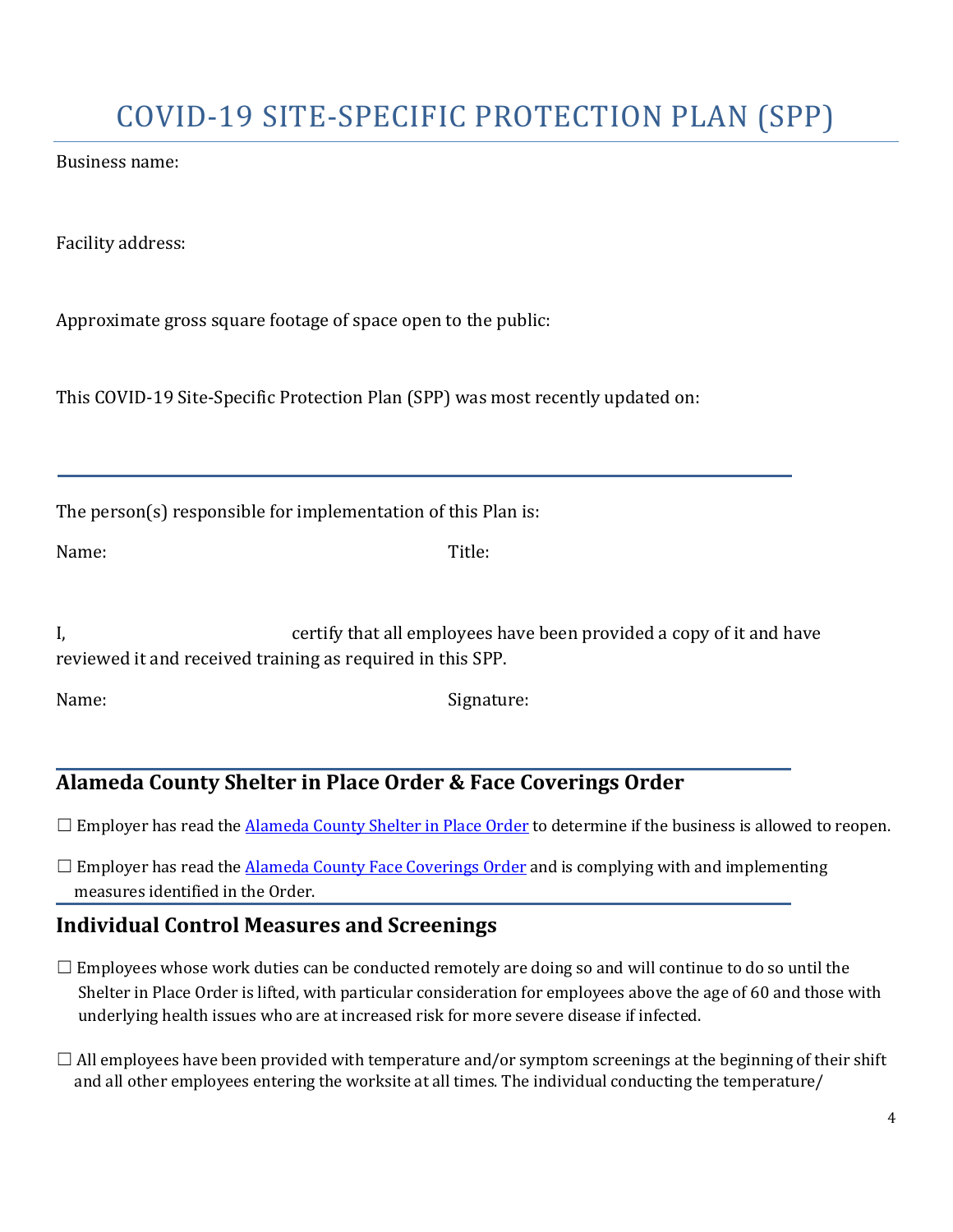symptom screening will avoid close contact with employees to the extent possible. Both screeners and employees wear face coverings during each screening. See screening guidance [here.](http://www.acphd.org/2019-ncov/covid-recovery.aspx)

- $\Box$  Employees should be provided with all required protective equipment (i.e., face coverings) and the employer ensures this equipment is worn properly at all times.
- $\Box$  Employees are provided with and use protective equipment when offloading and storing delivered goods.
- $\Box$  Employees inspect deliveries and perform disinfection measures prior to storing goods in warehouses and facilities.
- $\Box$  Face coverings are required when employees are in the vicinity of others. Face coverings are not shared at this worksite.
- $\Box$  Employees take reasonable measures to communicate with the public that they are required to wear face coverings.

 \*Please note that children 12 years old or younger and those who cannot wear one because of medical reasons are exempt from wearing a face covering.

 $\Box$  Employees who are sick or exhibiting symptoms of COVID-19 are directed to stay home and follow the Alameda County Public Health Department's Criteria for Returning to Work after Isolation or Quarantine guidelines located [here.](http://www.acphd.org/2019-ncov/resources-residents/quarantine-and-isolation.aspx) 

 \*Please note that employees who self-quarantine and who are not ill do not need a doctor's note to return to work after staying home for 14 days. Requiring employees to obtain a doctor's note is impacting the medical system and preventing doctors from seeing patients who are ill. If any employee has been isolated because they were diagnosed with COVID-19, they may return to work once they meet the criteria described in ACPHD's return to work policy [here.](http://acphd.org/media/568880/acphd-covid-19-release-from-iso-or-quar-and-return-to-work-criteria-english.pdf) Repeat testing for COVID-19 is not required before an employee can return to work.

Types of protective equipment provided to employees at this worksite location include:

Additional control measure you are implementing at this worksite include: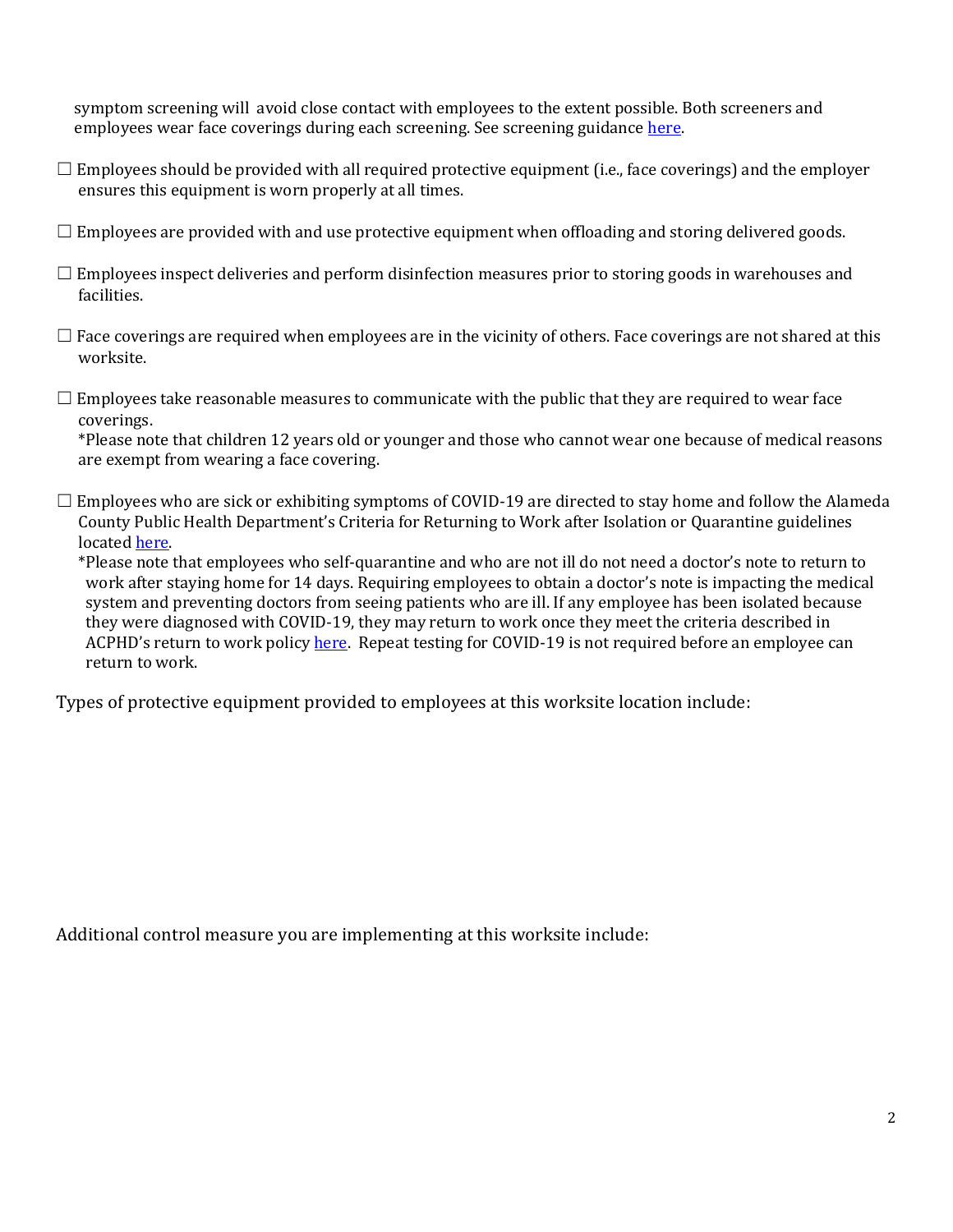## **Cleaning and Disinfecting Protocols**

- $\Box$  Thorough cleaning in high traffic areas is performed regularly. Commonly used surfaces are frequently disinfected.
- $\Box$  All shared equipment and touchable surfaces are cleaned and sanitized between each use.
- $\Box$  Customer entrances and exits, and points of sale are equipped with proper sanitation products, including hand sanitizer and/or sanitizing wipes.
- $\Box$  Hand washing facilities will be made available and will stay operational and stocked at all times and additional soap, paper towels, and hand sanitizer are supplied when needed.
- $\Box$  Hand sanitizer will be provided where businesses do not have indoor plumbing.
- $\Box$  Sanitizing supplies are provided to promote employees' personal hygiene. This may include tissues, no-touch trash cans, hand soap, adequate time for hand- washing, alcohol-based hand sanitizers, disinfectants, and disposable towels.
- $\Box$  Cleaning products are used that meet the Environmental Protection Agency (EPA)'s- approved for use against [COVID-19 list.](https://www.epa.gov/pesticide-registration/list-n-disinfectants-use-against-sars-cov-2)
- $\Box$  Business hours and/ or other procedures have been modified to provide adequate time for regular, thorough cleaning, product stocking, or other measures.
- $\Box$  Employees are provided adequate time to implement cleaning practices before and after shifts.
- $\Box$  Hands-free devices have been installed, if possible, including motion sensor lights, contact-less payment systems, automatic soap and paper towel dispensers, and timecard systems.

# **Schedule for Disinfecting High Traffic Areas and Commonly Used Surfaces**

Fill in the fields below with the schedule for how often each area is disinfected. Mark N/A for all that do not apply to your specific worksite and add any that are missing to "Other".

Break rooms:

Restrooms: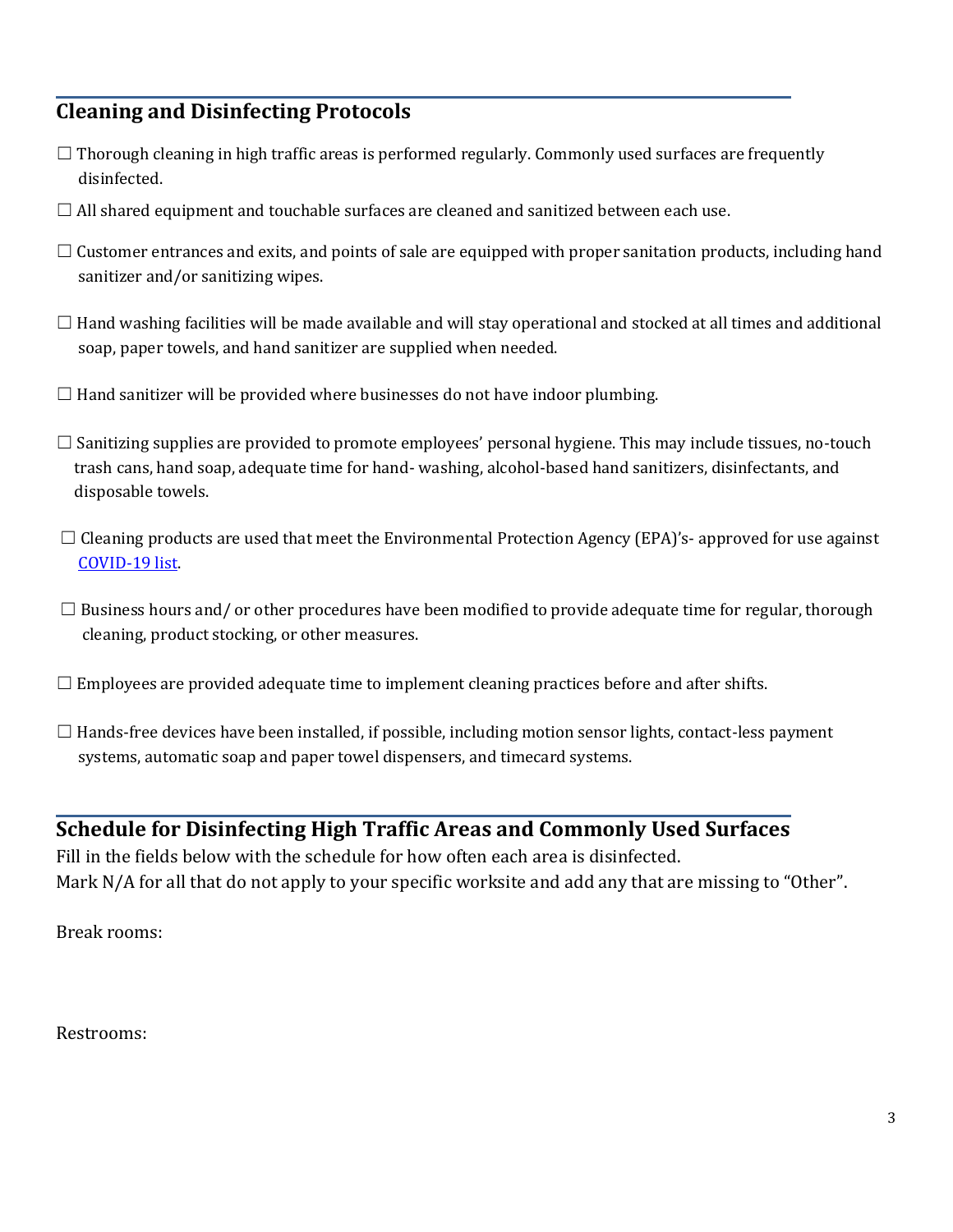Handrails/door handles/counters/shelving/buttons (elevator/door):

Shopping carts/baskets:

Handheld devices (payment portals, including ATM PIN pads, stylus):

Registers:

Scanners:

Telephones:

Time clocks:

Handwashing facilities:

Custom equipment and tools (i.e. pallet jacks, ladders, supply carts):

Conveyor belts: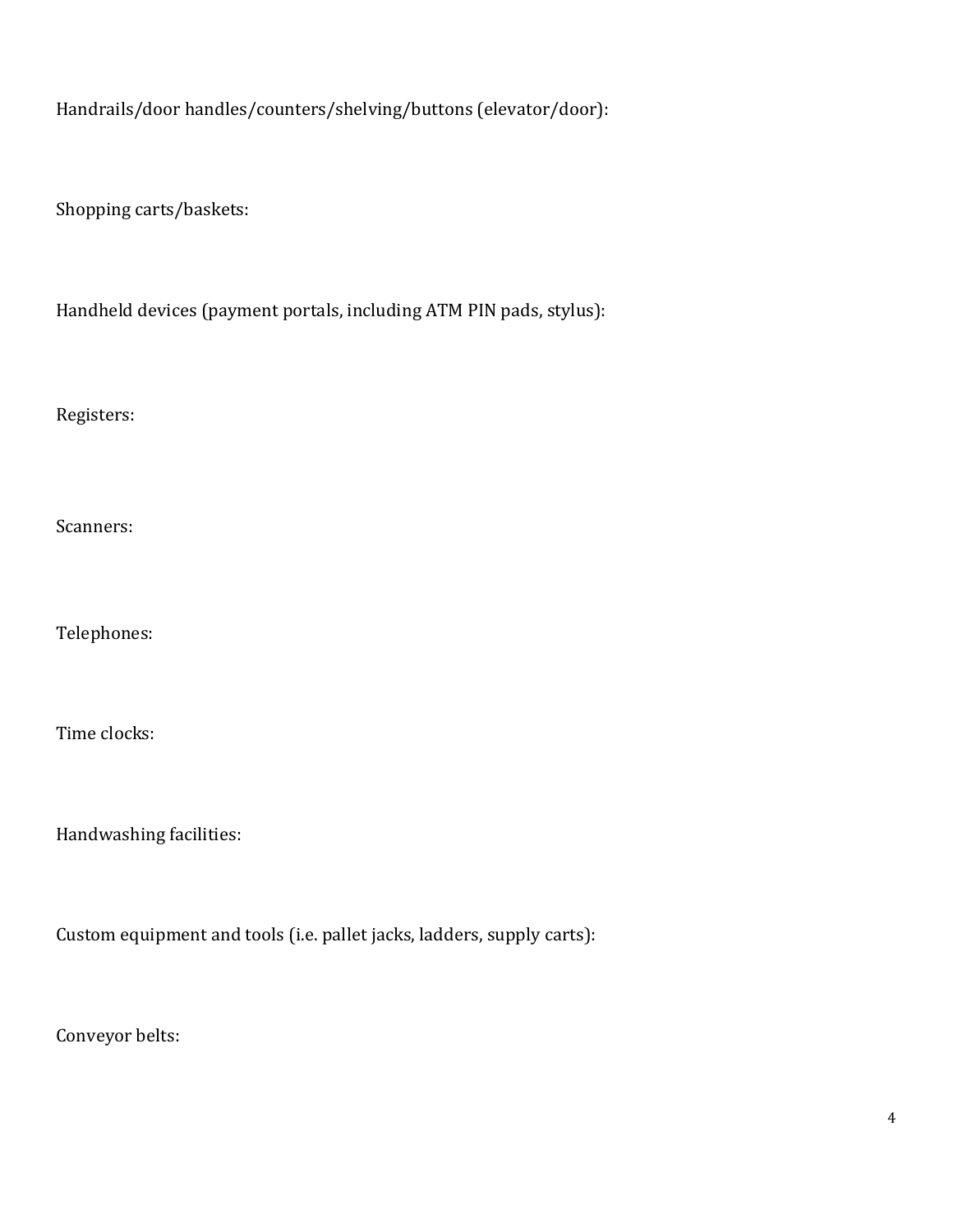Others:

Description of specific operational procedures being implemented to ensure there is adequate time for cleaning/disinfecting:

Additional measures that have been taken at this business location: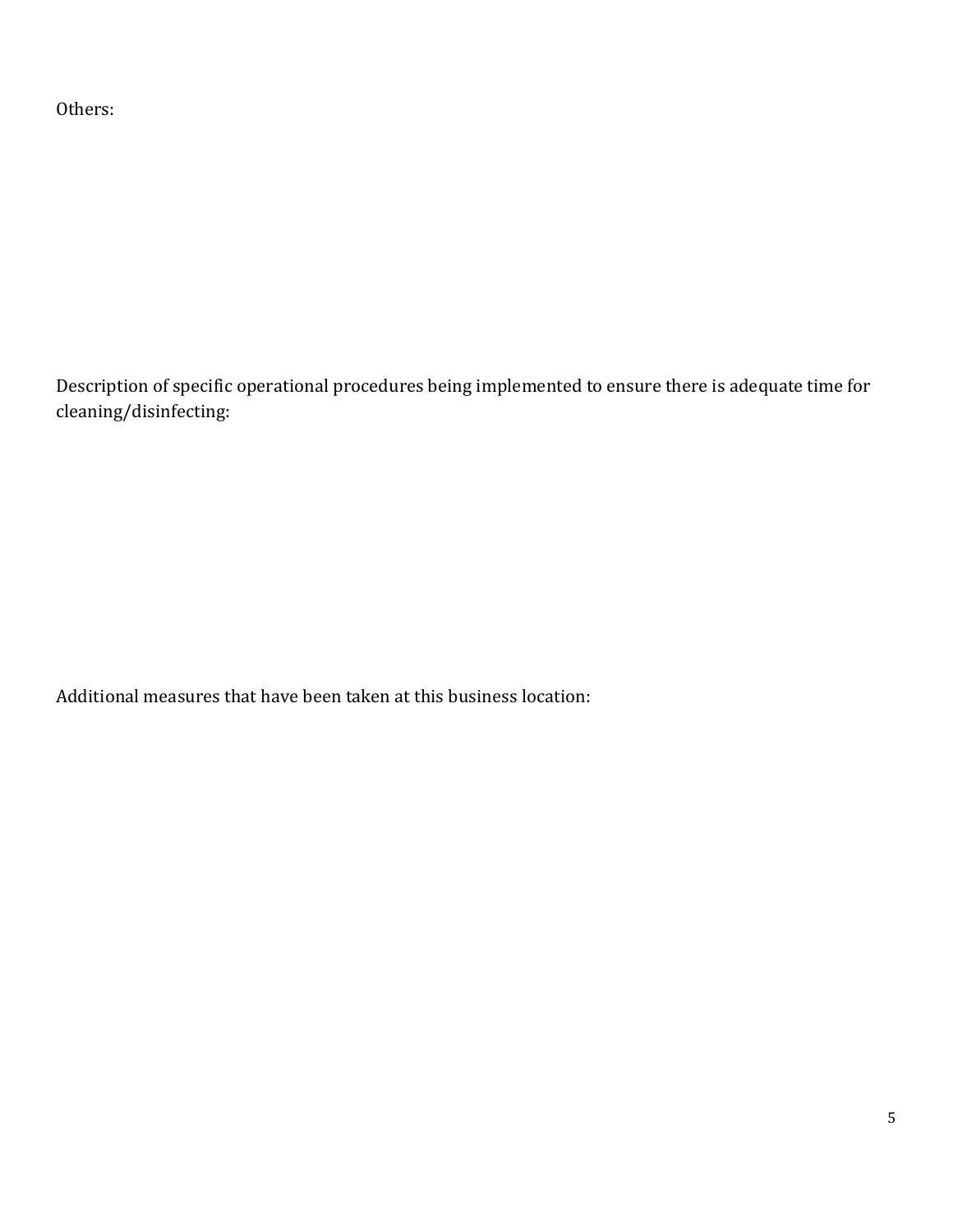# **Physical Distancing Guidelines**

- $\Box$  Employee breaks and break rooms are managed to allow employees to eat on premises in designated areas where they can remain 6 feet apart.
- $\Box$  All employees have been instructed to maintain at least six feet distance from customers and from each other, except employees may momentarily come closer when necessary to accept payment, deliver goods or services, or as otherwise necessary.
- $\Box$  Customers are permitted to bring their own bags, mugs, or other reusable items from home if they do not require handling by employees.
- $\Box$  Tape or other markings have been placed at least six feet apart in customer line areas on sidewalks or other walkways near public entrances with signs directing customers to use the markings to maintain distance.
- $\Box$  Limit the number of customers in the store at any one time to  $\Box$ , which allows for customers and employees to easily maintain at least six feet distance from one another at all practicable times.
- $\Box$  All desks or individual workstations are separated by at least six feet or employees otherwise maintain six feet if workspace is limited. Physical partitions can be used if workstations and/or employees cannot physical distance.
- $\Box$  Employees are informed that they should not carpool to and from the jobsite except by workers living within the same household unit, or as necessary for workers who have no alternative means of transportation.
- $\Box$  If employers provide shuttles, symptom checks should be conducted before employees board the shuttle, and employees should physical distance while waiting in line and on the shuttle. Physical distancing on on the shuttle can include reducing the shuttle capacity.

The following per-person limits have been placed on goods that are selling out quickly to reduce crowds and lines. If not applicable mark as "N/A".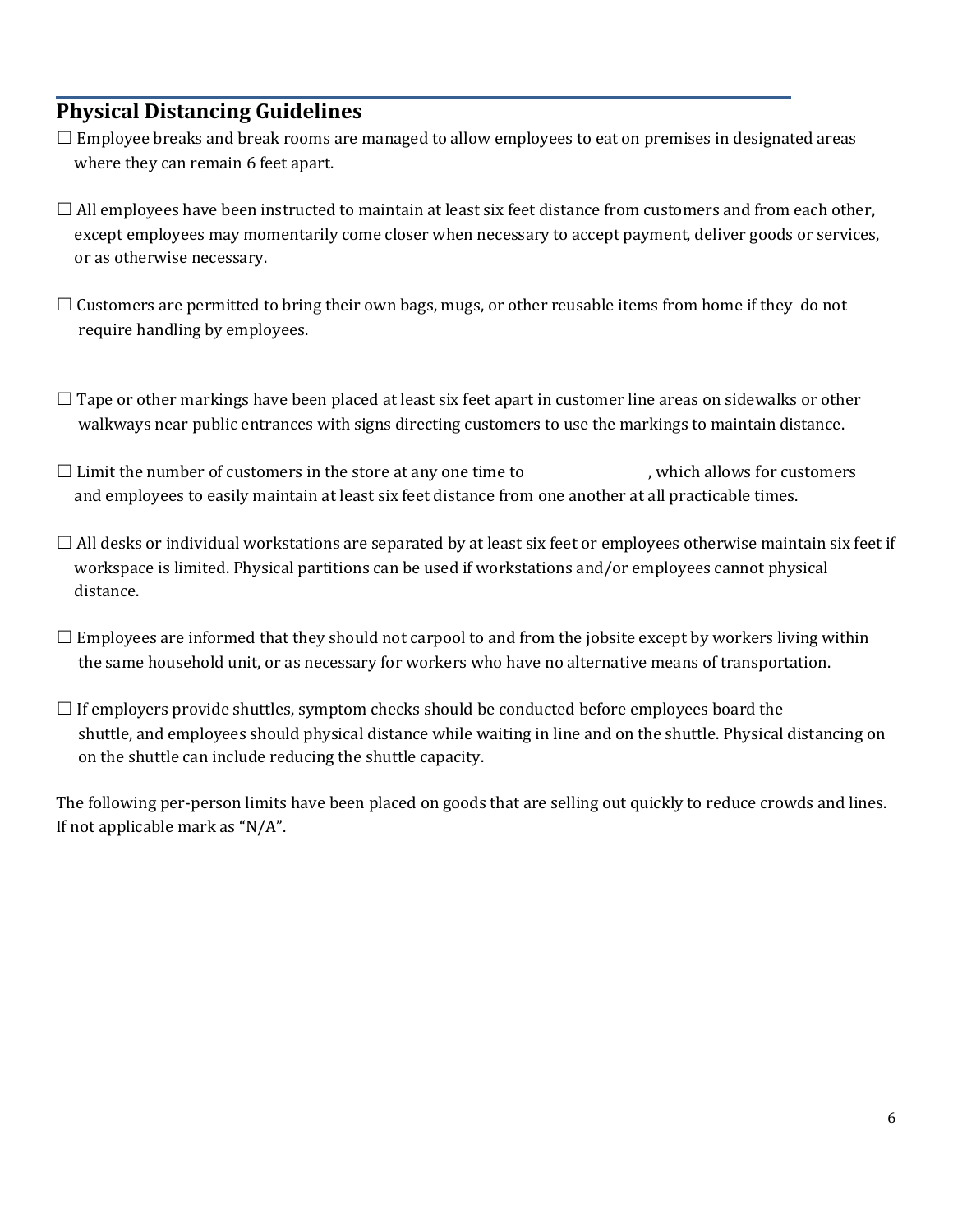Description of the layout of your worksite and how we accomplish physical distancing measures: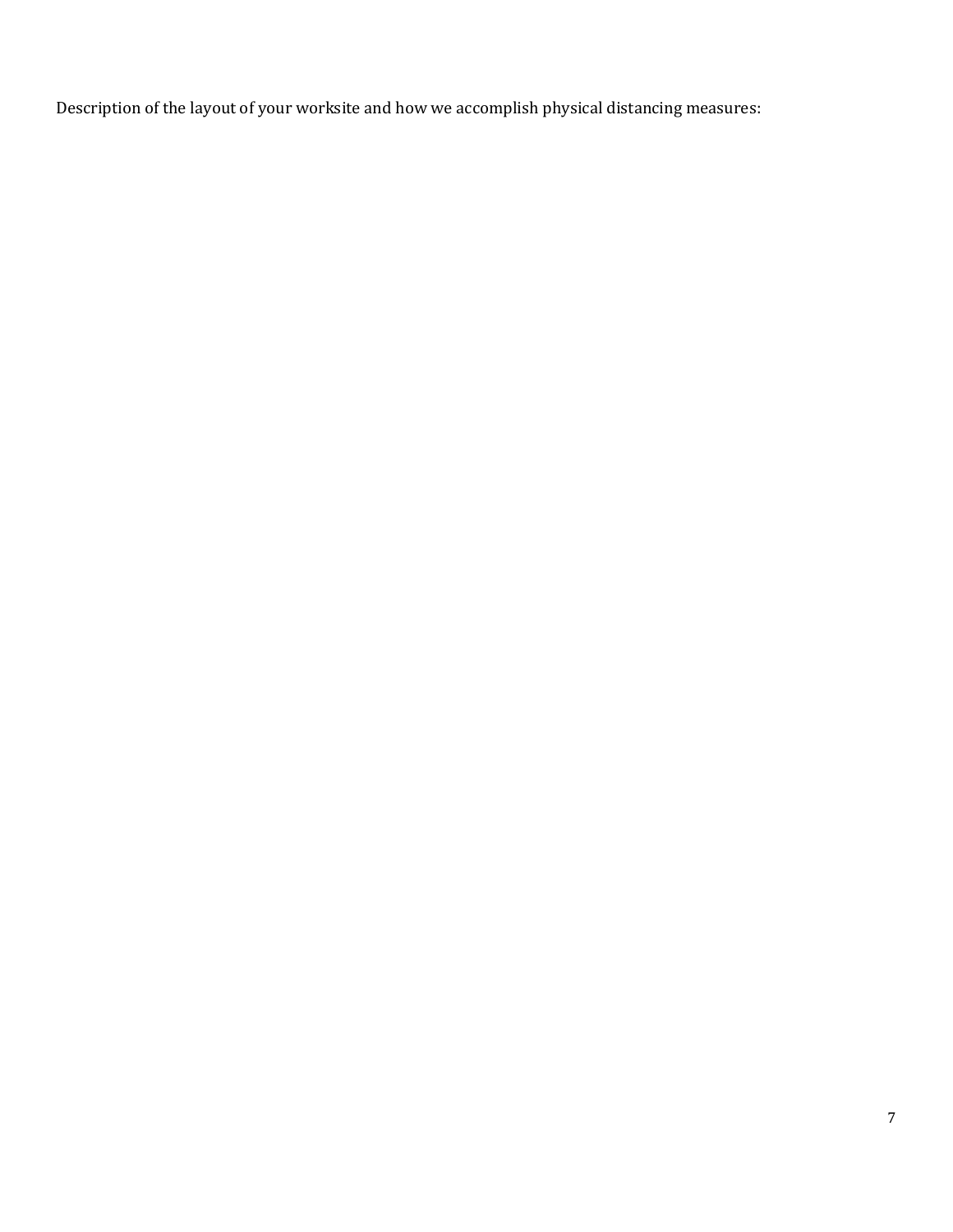## **Food Facilities Guidance including Restaurants, Mobile Food Facilities,**

## **Stores/Convenience Stores**

- □ Go to the Alameda County Department of Environmental Healt[h website](https://deh.acgov.org/covid-19.page?) and review the Guidance for Food Facilities and Food Safety for Food Delivery and Pickup Guidance.
- ☐ Complete and implement the Restaurant Operating Procedures posted on the Alameda County Department of Environmental Health [website.](https://deh.acgov.org/covid-19.page?)
- $\Box$  If you've implemented additional measures specific to your food facilities business, include them below.

Additional measures taken: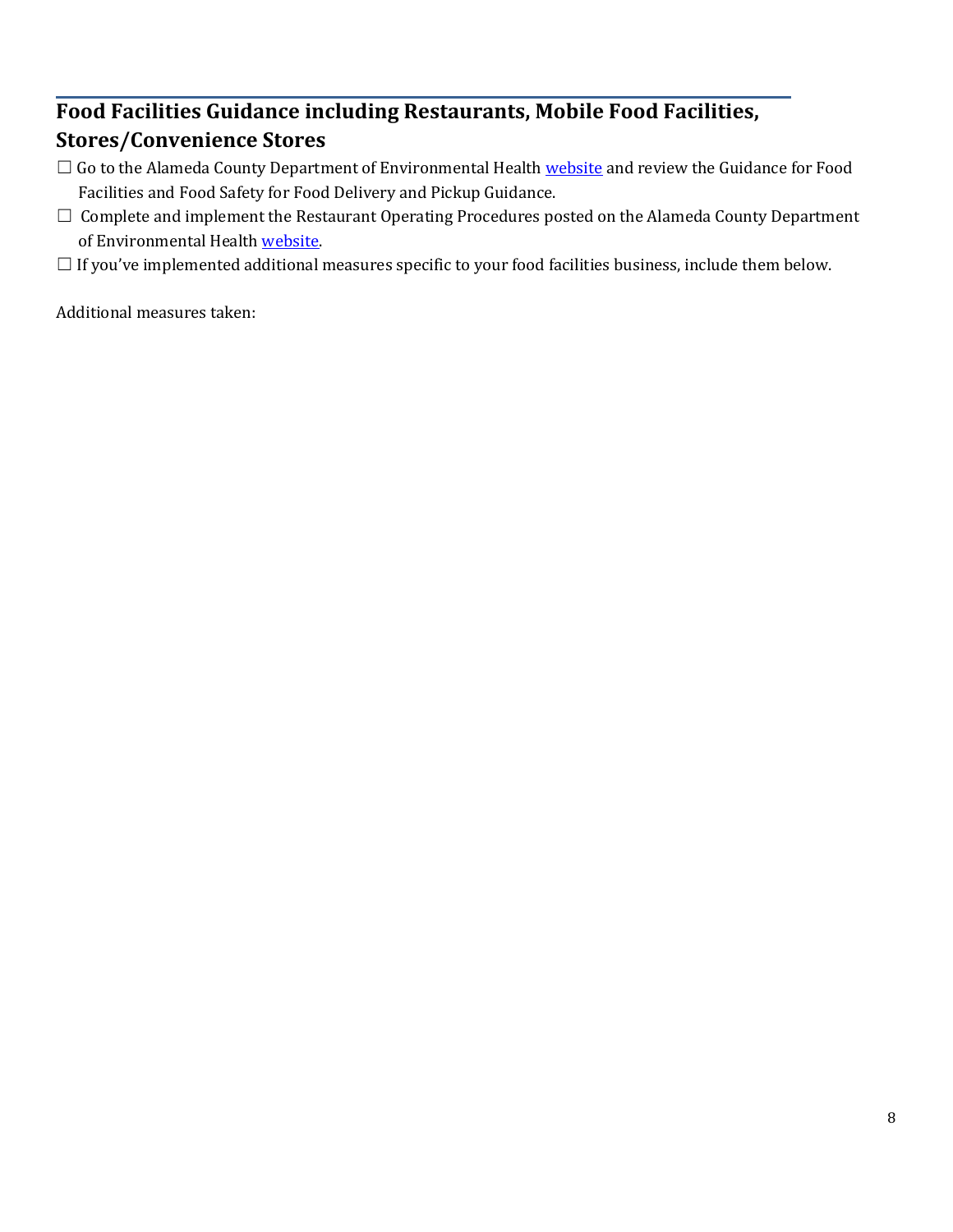# **Notification of COVID-19 Positive Case at your Worksite**

- $\Box$  Alameda County Public Health is notified of all positive COVID-19 cases.
- $\Box$  If an employee is diagnosed with COVID-19, Alameda County Public Health will provide assistance in the assessment of potential worksite exposures, and any recommended testing, quarantine, or isolation instructions.
- $\Box$  Employers and employees are aware that they can contact Alameda County Public Health if a suspected exposure has occurred at:

 Alameda County Public Health Department (510) 764-7836 COVIDWorkplace@acgov.org

# **Training**

Employees have been trained on the following topics:

- $\Box$  Information from th[e Centers for Disease Control and Prevention \(CDC\)](https://www.cdc.gov/coronavirus/2019-ncov/symptoms-testing/symptoms.html) on COVID-19, how to prevent it from spreading, and which underlying health conditions may make individuals more susceptible to contracting the virus.
- $\Box$  Self-screening at home, including temperature and/or symptom checks using CDC guidelines.
- $\Box$  The importance of not coming to work if employees have a frequent cough, fever, difficulty breathing, chills, muscle pain, headache, sore throat, recent loss of taste or smell, or if they or someone they live with have been diagnosed with COVID-19.
- $\Box$  The importance of seeking medical attention if an employees' symptoms become severe, including persistent pain or pressure in the chest, confusion, or bluish lips or face. Updates and further details are available on the CDC's webpage.
- $\Box$  The vulnerability of those 60 years of age or older and people with chronic medical conditions, and the need to practice particular caution to protect these groups.
- $\Box$  The importance of frequent handwashing with soap and water, including scrubbing with soap for 20 seconds (or using hand sanitizer with at least 60% ethanol or 70% isopropanol when employees cannot get to a sink or handwashing station, per CDC guidelines).
- $\Box$  Manufacturer's directions and Cal/OSHA requirements for safe use of personal hygiene and cleaning products.
- $\Box$  The importance of physical distancing, both at work and off work time (see Physical Distancing section above).

#### ☐ **Proper use of face coverings, including:**

- $\Box$  Face coverings can help protect people near the wearer, but do not replace the need for physical distancing and frequent handwashing.
- $\Box$  The importance of washing and/or sanitizing hands before and after using or adjusting face coverings.
- $\Box$  Avoid touching eyes, nose, and mouth.
- $\Box$  Face coverings to be washed after each shift.